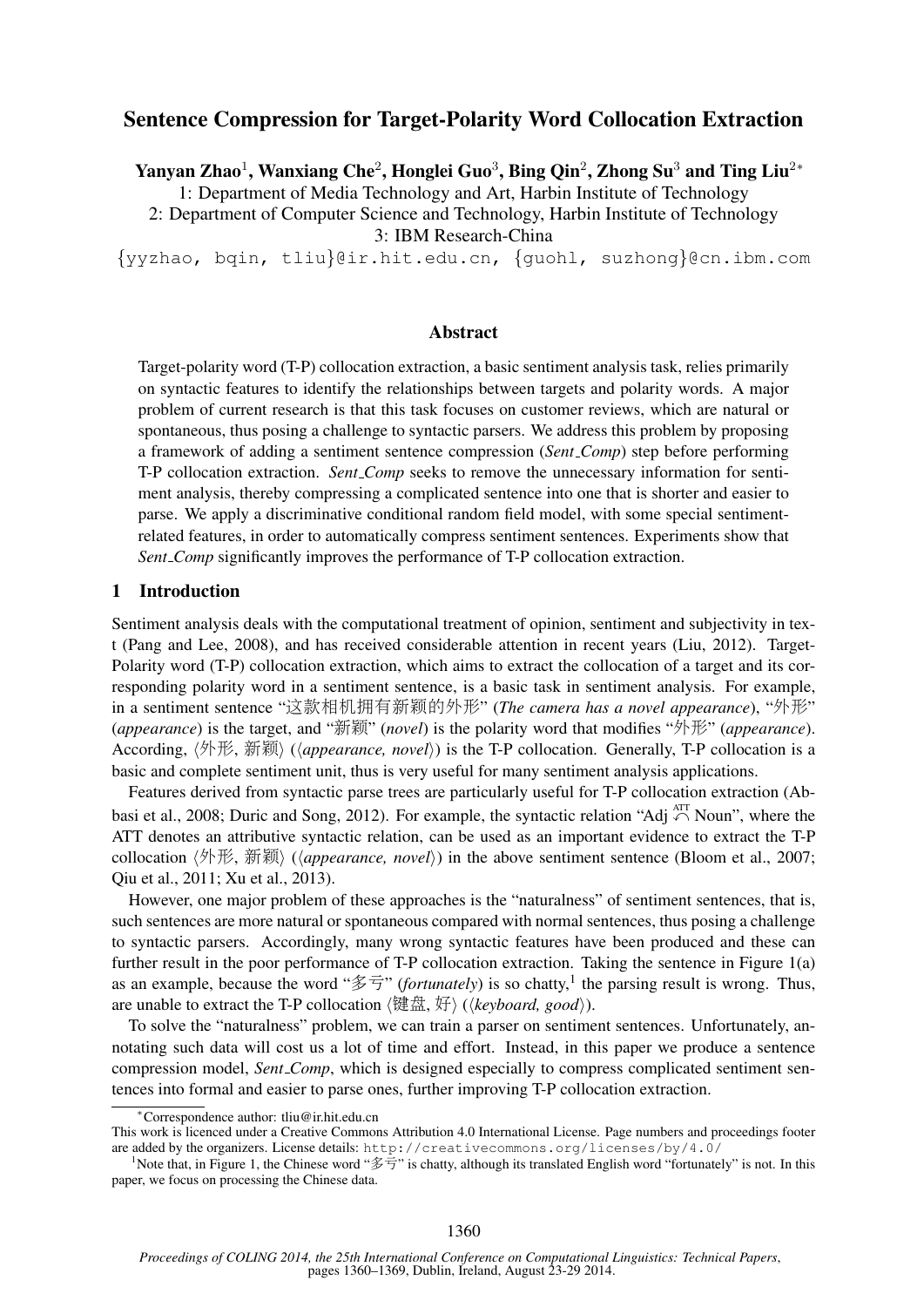

Figure 1: Parse trees before and after compression.

This idea is motivated by the observation that, current syntactic parsers usually perform accurately for short, simple and formal sentences, whereas error rates increase for longer, more complex or more natural and spontaneous sentences (Finkel et al., 2008). Hence, the improvement in syntactic parsing performance would have a ripple effect over T-P collocation extraction. For example, we can compress the sentence in Figure 1(a) into a shortened sentence in Figure 1(b) by removing the chatty part "多亏" (*fortunately*). We can see that the shortened sentence is now well-formed (in Chinese) and its parse tree is correct, making it easier to accurately extract T-P collocation.

Traditional sentence compression aims to obtain a shorter grammatical sentence by retaining important information (usually important grammar structure) (Jing, 2000). For example, the sentence "Overall, this is a great camera." can be compressed into "This is a camera." by removing the adverbial "overall" and the modifier "great". However, the modifier "great" is a polarity word and very important for sentiment analysis. Therefore, *Sent Comp* model for sentiment sentences is different from the traditional compression models, because it needs to retain the important sentiment information, such as the polarity word. Hence, using *Sent Comp*, the above sentence can be compressed into "This is a great camera."

We regard *Sent Comp* as a sequence labeling task, which can be solved by a conditional random fields (CRF) model. Instead of seeking the manual rules on parse trees for compression, as in other studies (Vickrey and Koller, 2008), this method is an automatic procedure. In this work, we introduce some sentiment-related features to retain the sentiment information for *Sent Comp*.

We apply *Sent Comp* as the first step in the T-P collocation extraction task. First, we compress the sentiment sentences into easier to parse ones using *Sent Comp*, after which we employ the state-of-theart T-P collocation extraction approach on the compressed sentences. Experimental results on a Chinese corpus of four product domains show the effectiveness of our approach.

The main contributions of this paper are as follows:

- We present a framework of using sentiment sentence compression preprocessing step to improve T-P collocation extraction. This framework can better solve the "over-natural" problem of sentiment sentences, which poses a challenge to syntactic parsers. More importantly, the idea of this framework can be applied to some other sentiment analysis tasks that rely heavily on syntactic results.
- We develop a simple yet effective compression model *Sent Comp* for sentiment sentences. To the best of our knowledge, this is the first sentiment sentence compression model.

## 2 Background

For our baseline system, we used the state-of-the-art method to extract T-P collocations introduced by Qiu et al. (2011), who proposed a double propagation method. This idea is based on the observation that there is a natural syntactic relationship between polarity words and targets owing to the fact that polarity words are used to modify targets. Furthermore, they also found that polarity words and targets themselves have relations in some sentiment sentences (Qiu et al., 2011).

Based on this idea, in the double propagation method, we first used an initial seed polarity word lexicon and the syntactic relations to extract the targets, which can fall into a new target lexicon. Then we used the target lexicon and the same syntactic relations to extract the polarity words and to subsequently expand the polarity word lexicon. This is an iterative procedure, because this method can iteratively produce the new polarity words and targets back and forth using the syntactic relations.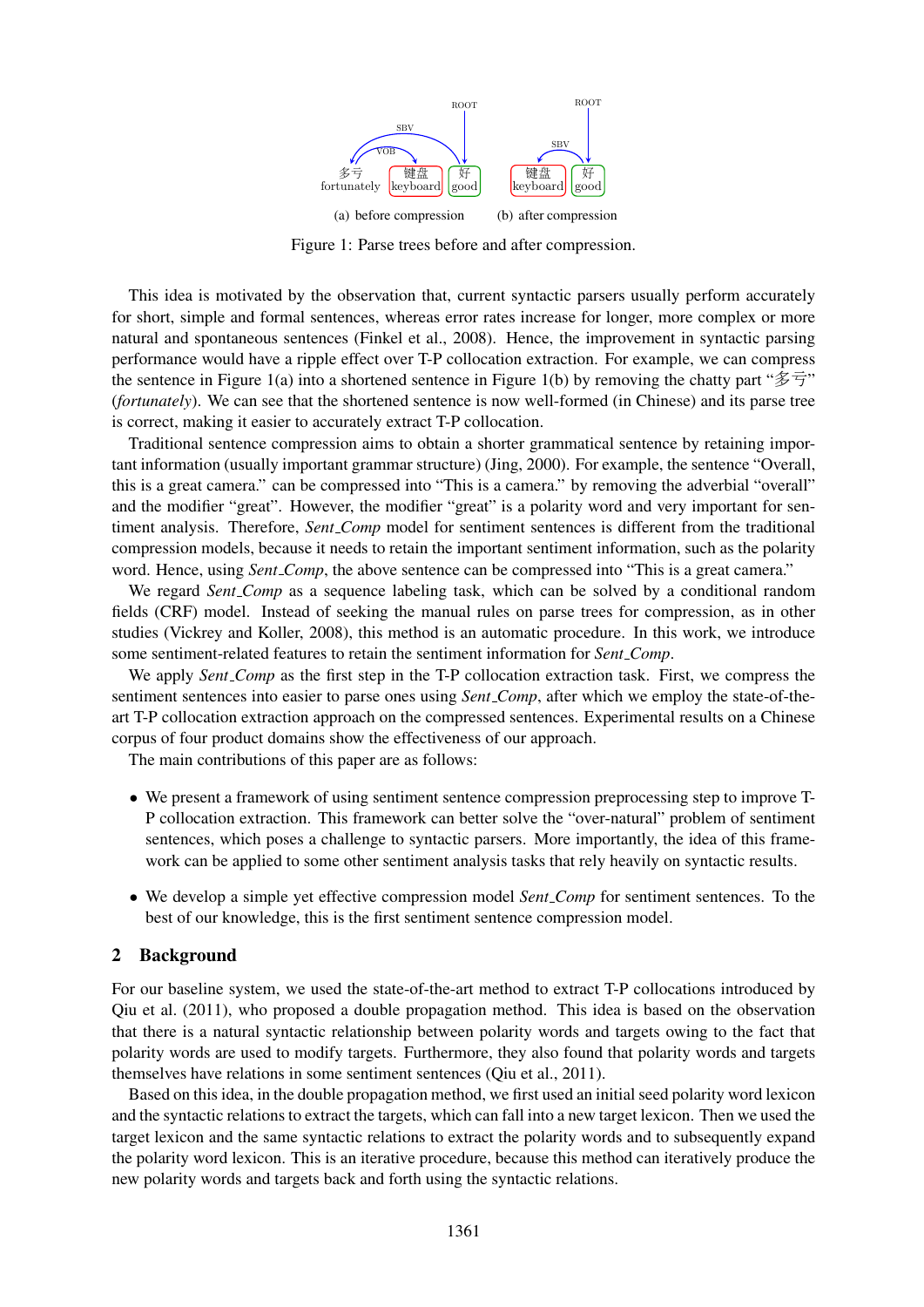

Figure 2: Example of syntactic structure rules for T-P collocation extraction. We showed five examples from a total of nine syntactic structures. For each kind of syntactic structure (a) to (e), the target is shown with a red box and the polarity word is shown with a green box. Syntactic structures (a) to (c) describe the relations between targets and polarity words. Syntactic structure (d), which is extended from (a), describes the relation between two targets. Syntactic structure (e), which is also extended from (a), describes the relation between two polarity words. Similarly, we can summarize the other four rules extended from (b) and (c) to describe the relations between two targets or two polarity words.

We can see that the syntactic relations are important for this method, and Qiu et al. (2011) proposed eight rules to describe these relations. However, their work only focused on English sentences, whereas the relations for Chinese sentences are different. Thus, in accordance with Chinese grammar, we proposed nine syntactic structure rules between target  $t$  and polarity word  $p$  in a Chinese T-P collocation  $\langle t, p \rangle$ .<sup>2</sup> The three main rules are shown below and some example rules are illustrated in Figure 2.

**Rule 1:**  $t \leftrightarrow \infty$  *p*, the "subject-verb" structure between *t* and *p*, such as the example in Figure 2(a).

**Rule 2:**  $p \nightharpoonup^{\text{ATT}} t$ , that *p* is an attribute for *t*, such as the example in Figure 2(b).

**Rule 3:**  $t \leftrightarrow \infty$  or  $\stackrel{\text{VOB}}{\curvearrowright}$  p, the "subject-verb-object" structure between *t* and *p*, such as the example in Figure 2(c). The  $\circ$  denotes any word.

The other six rules can be extended from the three main rules by obtaining the coordination (COO) relation of t or p, such as  $t \stackrel{\text{SBV}}{\curvearrowleft} \circ \stackrel{\text{COO}}{\curvearrowright} p$  in Figure 2(e). Note that the POS for t should be noun and for p should be adjective.

As described above, the T-P collocation extraction relies heavily on syntactic parsers. Hence, if we can use the *Sent Comp* model to improve the performance of parsers, the performance of T-P collocation extraction can also be improved accordingly.

# 3 Sentiment Sentence Compression

#### 3.1 Problem Analysis

First, we conducted an error analysis for the results of current T-P collocation extraction, from which we observed that the "naturalness" of sentiment sentences is one of the main problems. For examples:

• Chatty form: some sentiment sentences are so chatty, that they bring many difficulties to the parser. For example, in the sentence "多亏键盘好" (*fortunately the keyboard is good*) shown in Figure 1, the usage of the chatty word "多亏" (*fortunately*) affects the accuracy of the syntactic parser.

<sup>&</sup>lt;sup>2</sup>A Chinese natural language processing toolkit, Language Technology Platform (LTP) (Che et al., 2010), was used as our dependency parser. More information about the syntactic relations can be found in their paper. The state-of-the-art graph-based dependency parsing model, in the toolkit, was trained on Chinese Dependency Treebank 1.0 (LDC2012T05).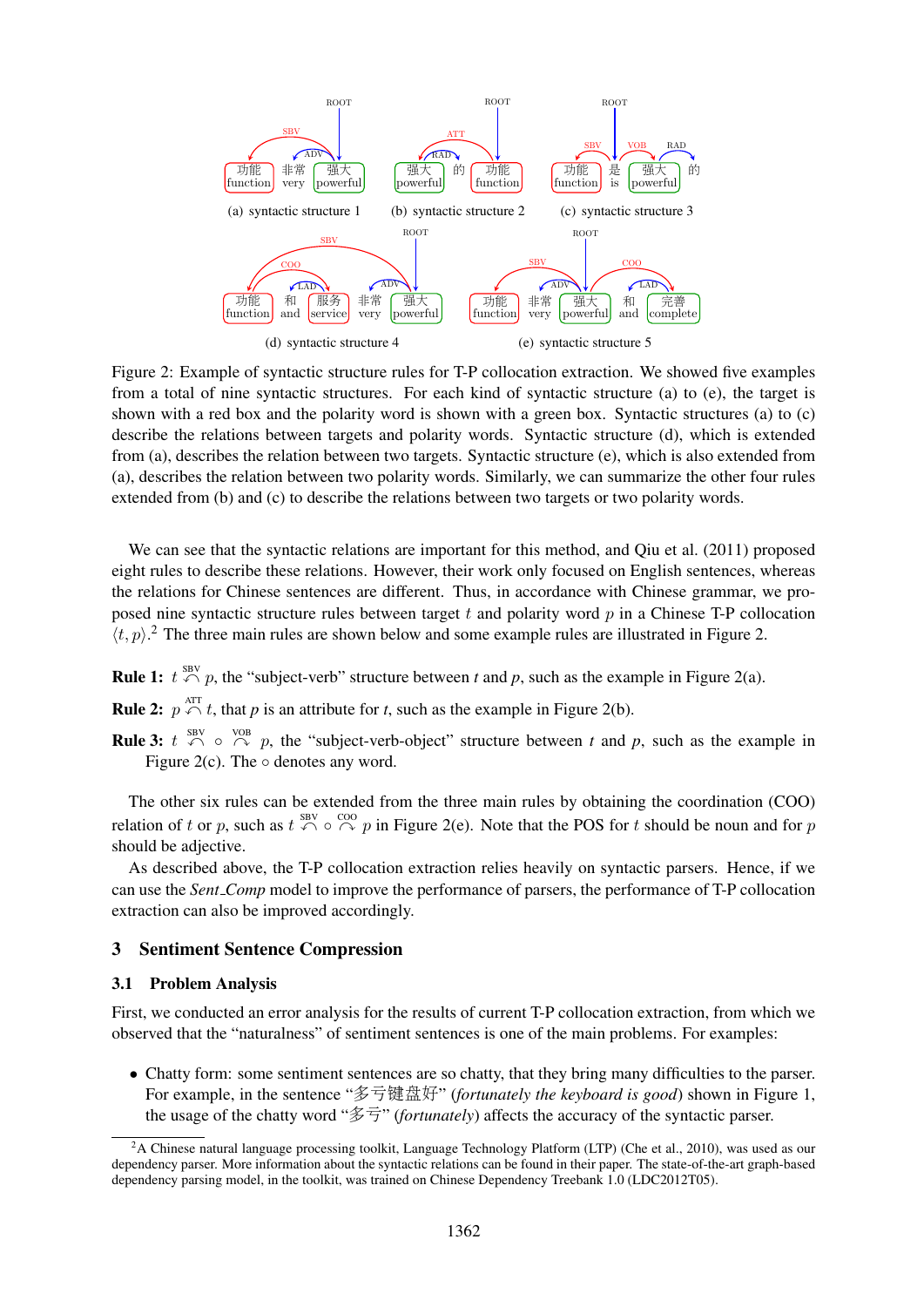

Figure 3: "Naturalness" problem of sentiment sentences.

- Conjunction word usage: conjunction words are often used in sentiment sentences to show the discourse relations between two sentences. However, there are so many conjunction words in Chinese, some of which can cause errors among parsers. For example, in Figure  $3(a)$ , the parse tree of sentence "除了相片较好" (*besides the photo is good*) is wrong because of the usage of the conjunction word "除了" (*besides*).
- Feeling words/phrase usage: in sentiment sentences, people often use some feeling words/phrase, such as "给人的感觉" (*feel like*) in Figure 3(b) or "闻起来" (*smell like*). Given that the current syntactic parser cannot handle the feeling words/phrases very well, the T-P collocation  $\langle \nvert \vec{F} \cdot \vec{F} \cdot \vec{F} \cdot \vec{F} \cdot \vec{F} \cdot \vec{F} \cdot \vec{F} \cdot \vec{F} \cdot \vec{F} \cdot \vec{F} \cdot \vec{F} \cdot \vec{F} \cdot \vec{F} \cdot \vec{F} \cdot \vec{F} \cdot \vec{F} \cdot \vec{F} \cdot \vec{F} \cdot$  $\langle \frac{1}{2} \rangle$  ( $\langle screen, good \rangle$ ) in Figure 3(b) cannot be extracted correctly.

To address the "naturalness" problem, we compressed the sentiment sentences into one that are shorter and easier to parse. Similar to the examples in Figure 1 and 3, the compressed sentences can be easily and correctly parsed. The above analysis can be used as the criteria to guide us in compressing sentiment sentences when annotating, and can also help us exploit more useful features for automatic sentiment sentence compression.

#### 3.2 Task Definition

We focus on studying the methods for extractive sentence compression.<sup>3</sup> Formally, extractive sentence compression aims to shorten a sentence  $x = x_1 \cdots x_n$  into a substring  $y = y_1 \cdots y_m$ , where  $y_i \in$  ${x_1, \cdots, x_n}, m \leq n.$ 

In this paper, similar to Nomoto (2007), we also treated the sentence compression as a sequence labeling task which can be solved by a CRF model. We assigned a compression tag  $t_i$  to each word  $x_i$  in an original sentence x, where  $t_i = N$  if  $x_i \in y$ , else  $t_i = Y$ .

A first-order linear-chain CRF is used which defines the following conditional probability:

$$
P(\mathbf{t}|\mathbf{x}) = \frac{1}{Z(\mathbf{x})} \prod_{i} M_i(t_i, t_{i-1}|\mathbf{x})
$$
\n(1)

where x and t are the input and output sequences respectively,  $Z(\mathbf{x})$  is the partition function, and  $M_i$  is the clique potential for edge clique i. Here, we used the CRFsuite toolkit to train the CRF model.<sup>4</sup>

#### 3.3 Features

The features for *Sent Comp* are listed in Table 1. Aside from the basic word  $(w)$ , POS tag  $(t)$  and their combination context features ( $01 - 04$ ), we introduced some sentiment-related features ( $05 - 06$ ) and latent semantic features  $(07 - 08)$  to better handle sentiment analysis data and generalize word features. Then we added the syntactic parse features (09), which are commonly used in traditional sentence compression task.

One sentiment-related feature (feeling $(\cdot)$ ) indicates whether a word is a feeling word, which is inspired by the naturalness problem in Figure 3(b). As discussed above, the current parser often produces wrong parse trees because of these feeling words. Therefore, the feeling words tend to be removed from a

<sup>3</sup>Generally, there are two kinds of sentence compression methods: extractive method and abstractive method. Because abstractive method needs more resource and is more complicated, in this paper, we only focus on extractive approach.

<sup>4</sup>www.chokkan.org/software/crfsuite/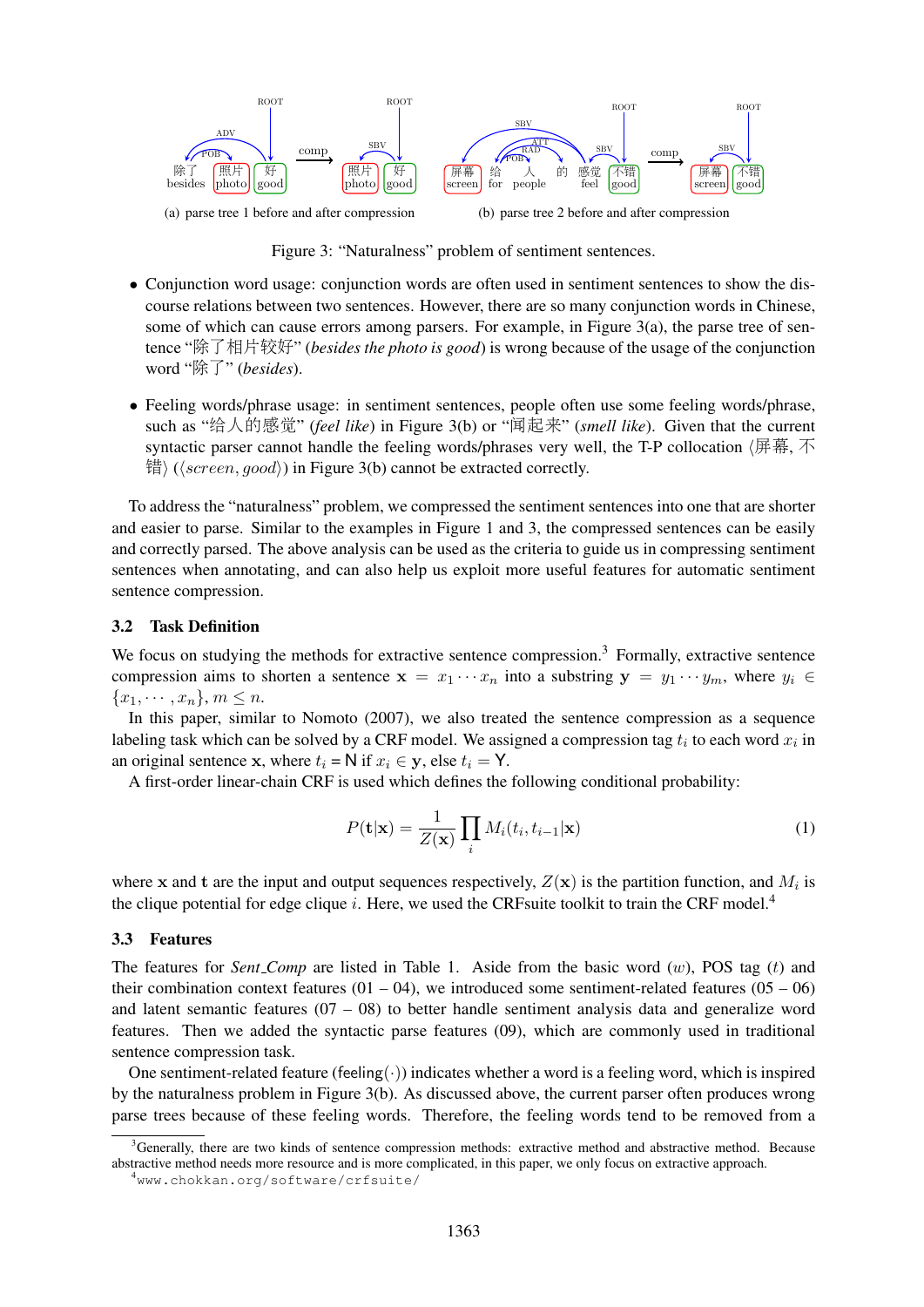

Table 1: Features of sentiment sentence compression

sentiment sentence for Sent<sub>-Comp</sub>. We can obtain a feeling word lexicon from HowNet,<sup>5</sup> a popular Chinese sentiment thesaurus, where a feeling word is defined by DEF={perception|感知} tag. Finally, we collected 38 feeling words, such as 发觉 (*realize*), 发现 (*find*), and 认为 (*think*).

The other sentiment-related feature (polarity( $\cdot$ )) indicates whether a word is a polarity word. One of the main differences between a sentiment sentence and a formal sentence is that the former often contains polarity words. In contrast to the features of feeling( $\cdot$ ), polarity words (e.g., "great" in the sentence "Overall, this is a great camera") tend to be retained, because they are important and special to sentiment analysis. In this paper, we treat polarity words as important features, considering that they are often tagged as modifiers and are easily removed by common sentence compression methods. We can obtain the polarity feature (polarity( $\cdot$ )) from a polarity lexicon, which can also be obtained from HowNet.

To generalize the words in sentiment sentences, we proposed two kinds of semantic features. The first one is a suffix or prefix character feature (prefix( $\cdot$ ) or suffix( $\cdot$ )). In contrast to English, the suffix (for noun) or prefix (for non noun) characters of a Chinese word often carry that word's core semantic information. For example, 自行<sup>车</sup> (*bicycle*), <sup>汽</sup><sup>车</sup> (*car*), and <sup>火</sup><sup>车</sup> (*train*) are all various kinds of <sup>车</sup> (*vehicle*), which is also the suffix of the three words. Given that all of them may become targets, they tend to be retained in compressed sentences. The verbs, 感觉 and 感到, can be denoted by their prefix *feel* (感), and can be removed from original sentences because they are feeling words.

We used word clustering features (cluster( $\cdot$ )) as the other latent semantic feature to further improve the generalization over common words. Word clustering features contain some semantic information and have been successfully used in several natural language processing tasks, including NER (Miller et al., 2004; Che et al., 2013) and dependency parsing (Koo et al., 2008). For instance, the words 外观 and 样子 (*appearance*) belong to the same word cluster, although they have a different suffix or prefix. Both words are important for T-P collocation extraction and should be retained. We used the Brown word clustering algorithm (Brown et al., 1992) to obtain the word clusters (Liang, 2005). Raw texts were obtained from the fifth edition of Chinese Gigaword (LDC2011T13).

Finally, similar to McDonald (2006), we also added the dependency relation between a word and its parent as the syntactic features. Intuitively, the dependency relations are helpful in carrying out sentence compression. For example, the ROOT relation typically indicates that the word should not be removed because it is the main verb of a sentence.

### 4 Experiments

#### 4.1 Experimental Setup

#### 4.1.1 Corpus

We conducted the experiments on a Chinese corpus of four product domains, which came from the Task3 of the Chinese Opinion Analysis Evaluation (COAE) (Zhao et al., 2008).<sup>6</sup> Table 2 describes the corpus,

<sup>5</sup>www.keenage.com

<sup>6</sup>www.ir-china.org.cn/coae2008.html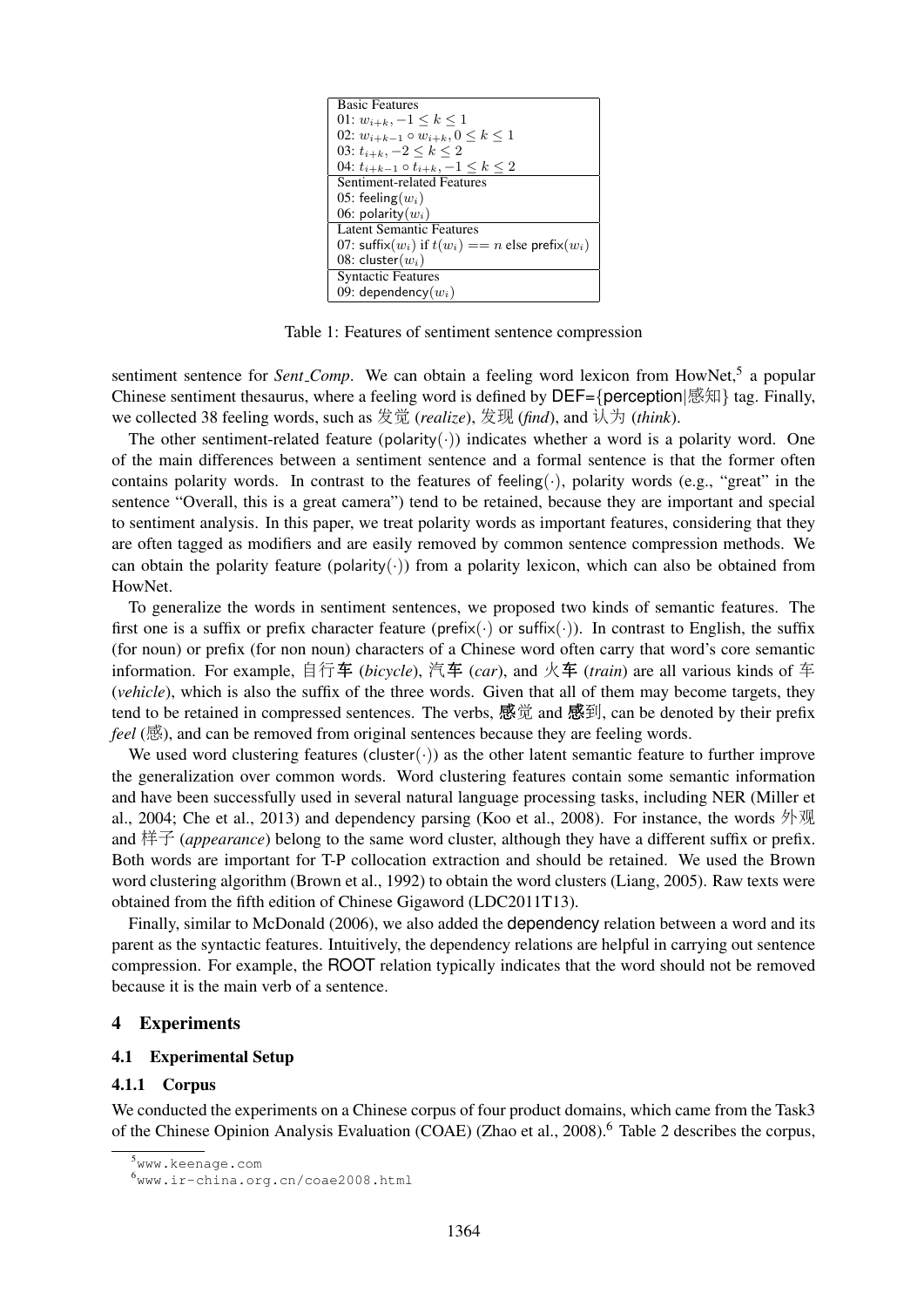| Domain   | # reviews | # sentences | # collocations |
|----------|-----------|-------------|----------------|
| Camera   | 138       | 1,249       | 1,335          |
| Car      | 161       | 1.172       | 1,312          |
| Notebook | 56        | 623         | 674            |
| Phone    | 123       | 1,350       | 1.479          |
|          | 78ء       |             | 4.800          |

Table 2: Corpus statistics for the Chinese corpus of four product domains.

where 4,394 sentiment sentences containing 4,800 T-P collocations are manually found and annotated from 478 reviews.

We ask annotators to manually compress all the sentiment sentences. Specifically, the annotators removed some words from a sentiment sentence according to two criteria stated as follows: (1) removing the word should not change the essential content of the sentence, and (2) removing the word should not change the sentiment orientation of the sentence. In order to assess the quality of the annotation, we sampled 500 sentences from this corpus and asked two annotators to perform the annotation. The resulting word-based Cohen's kappa (Cohen, 1960) (i.e., a measure of inter-annotator agreement ranging from zero to one) of 0.7 indicated a good strength of agreement.

### 4.1.2 Evaluation

Generally, compressions are evaluated using three criteria (McDonald, 2006), namely, grammaticality, importance, and compression rate. Obviously, the former two are difficult to evaluate objectively. Previous works used human judgment, which entails a difficult and expensive process. In this paper, similar to a common sequence labeling task, we simply used the F-score metric of removed words to roughly evaluate the performance of sentiment sentence compression. Of course, the final effectiveness of sentence compression model can be reviewed by the derived T-P collocation extraction task.

For T-P collocation extraction, we applied the traditional *P*, *R* and *F-score* for the final evaluations. Specially, a fuzzy matching evaluation is adopted for the T-P collocation extraction. That is to say, given an extracted T-P collocation  $\langle t, p \rangle$ , whose standard result is  $\langle t_s, p_s \rangle$ , if t is the substring of  $t_s$ , and meanwhile p is the substring of  $p_s$ , we consider the extracted  $\langle t, p \rangle$  is a correct T-P collocation.

| Features                  | $P(\%)$ | $R(\%)$ | $F(\%)$ |
|---------------------------|---------|---------|---------|
| Basic $(01 - 04)$         | 76.4    | 57.4    | 65.5    |
| + feeling $(05)$          | 75.9    | 57.6    | 65.5    |
| $+$ polarity $(06)$       | 76.6    | 57.6    | 65.7    |
| $+$ suffix or prefix (07) | 78.4    | 56.9    | 66.0    |
| $+$ cluster $(08)$        | 74.9    | 58.9    | 65.9    |
| $+$ dependency $(09)$     | 75.3    | 57.2    | 65.0    |
| All $(01 - 08)$           | 77.3    | 59.1    | 67.0    |
| All - feeling $(05)$      | 77.1    | 58.9    | 66.8    |

#### 4.2 Sentiment Sentence Compression Results

Table 3: The results of sentiment sentence compression with different features.

Results of *Sent Comp* with different features are shown in Table 3. All results are reported using fivefold cross validation. We can see that the performance is improved when we added feeling<sup>7</sup> and polarity features (05 – 06) respectively, indicating that the sentiment-related features are useful for sentiment sentence compression. In addition, the latent semantic features  $(07 - 08)$  are also helpful, especially the suffix or prefix features, which show better performance than the four other kinds of features.

Nonetheless, the dependency features (09) have a negative on compression performance due to the specificity of compression for sentiment sentences. That is because the lower dependency parsing performance on sentiment sentences introduces many wrong dependency relations, which counteract the

 $<sup>7</sup>$ In Table 3, although the performance of adding feeling is comparative to the basic system (Basic (01-04)), the system</sup> without feeling (All - feeling (05), the last line) is worse than the system using all the features (All (01-08)). This can illustrate the effectiveness of the feeling feature.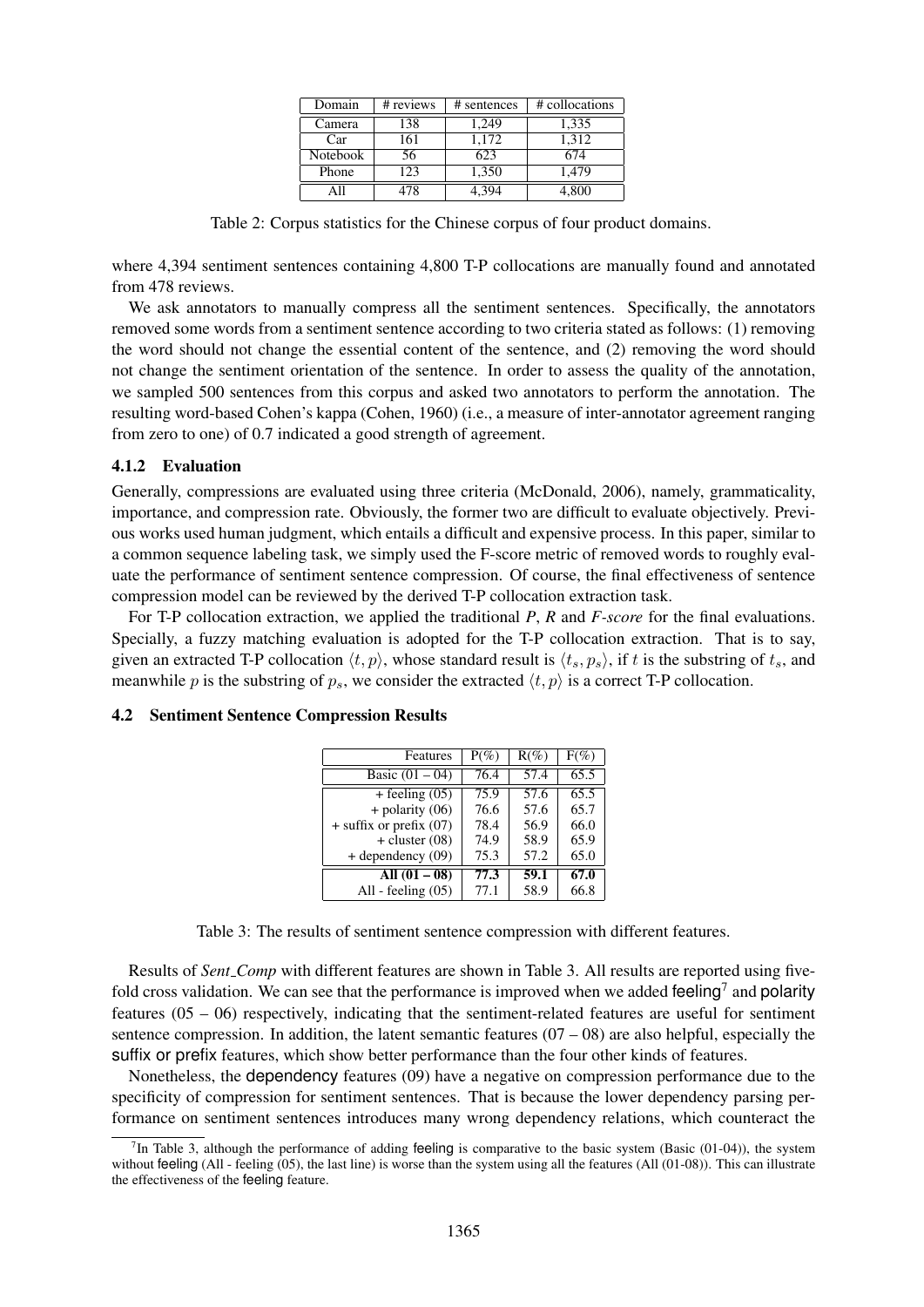| Domain          | Method              | $P(\%)$ | $R(\%)$ | $F(\%)$ |
|-----------------|---------------------|---------|---------|---------|
| Camera          | no_Comp             | 74.7    | 58.4    | 65.6    |
|                 | manual_Comp         | 83.4    | 62.7    | 71.6    |
|                 | auto_Comp           | 80.4    | 62.1    | 70.1    |
| Car             | no_Comp             | 68.2    | 53.1    | 59.7    |
|                 | manual_Comp         | 76.3    | 57.7    | 65.7    |
|                 | auto_Comp           | 72.3    | 56.1    | 63.2    |
| <b>Notebook</b> | no_Comp             | 74.1    | 56.8    | 64.3    |
|                 | manual_Comp         | 82.7    | 64.5    | 72.5    |
|                 | auto_Comp           | 79.7    | 62.8    | 70.2    |
| Phone           | no <sub>-Comp</sub> | 77.3    | 60.9    | 68.1    |
|                 | manual_Comp         | 82.7    | 65.7    | 73.2    |
|                 | auto_Comp           | 80.3    | 63.3    | 70.8    |
| All             | no_Comp             | 73.7    | 57.5    | 64.6    |
|                 | manual_Comp         | 81.2    | 62.5    | 70.6    |
|                 | auto_Comp           | 78.1    | 60.9    | 68.4    |

Table 4: Results on T-P collocation extraction for four product domains.

contribution of the dependency relation features. This is also the reason why we need to compress sentiment sentences as the first step for T-P collocation extraction. Finally, when we combine all of useful features  $(01 - 08)$ , the performance achieves the highest score.

It is worth noting that sentiment sentence compression is a new task proposed in this paper. For simplicity, this paper aims to attempt a simple yet effective sentiment sentence compression model. We will polish the *Sent\_Comp* model in the future work.

# 4.3 *Sent Comp* for T-P Collocation Extraction

We designed three comparative systems to demonstrate the effectiveness of *Sent Comp* for T-P collocation extraction. Note that, *Sent Comp* is the first step to process the corpus before T-P collocation extraction. The method for T-P collocation extraction was based on the state-of-the-art method proposed by Qiu et al. (2011) as described in Section 2.

- no Comp This refers to the system that only uses the T-P collocation extraction method and does not perform sentence compression as the first step.
- manual Comp This system manually compresses the corpus into a new one as the first step, and then applies the T-P collocation extraction method on the new compressed corpus.
- auto Comp This system uses *Sent Comp* as the first step to automatically compress the corpus into a new one, and then applies the T-P collocation extraction method on the new corpus.

From the descriptions above, we can draw a conclusion that the performance of manual Comp can be considered as the upper bound for the sentiment sentence compression based T-P collocation extraction task.

Table 4 shows the experimental results of the three systems on T-P collocation extraction for four product domains. Here, **manual Comp** can significantly  $(p < 0.01)$  improved the *F*-score by approximately  $6\%,$ <sup>8</sup> compared with **no<sub>-Comp</sub>**. This illustrates that the idea of sentiment sentence compression is useful for T-P collocation extraction. Specifically, the proposed method can transform some over-natural sentences into normal ones, further influencing their final syntactic parsers. Evidently, because the T-P collocation extraction relies heavily on syntactic features, the more correct syntactic parse trees derived from the compressed sentences can help to increase the performance of this task.

Compared with **no** Comp, the **auto Comp** system also yielded a significantly better results ( $p < 0.01$ ) that indicated an improvement of 3.8% in the *F-score*, despite the fact that the automatic sentence compression model *Sent Comp* may wrongly compress some sentences. This demonstrates the usefulness of sentiment sentence compression step in the T-P collocation extraction task and further proves the effectiveness of our proposed model.

<sup>&</sup>lt;sup>8</sup>We use paired bootstrap resampling significance test (Efron and Tibshirani, 1993).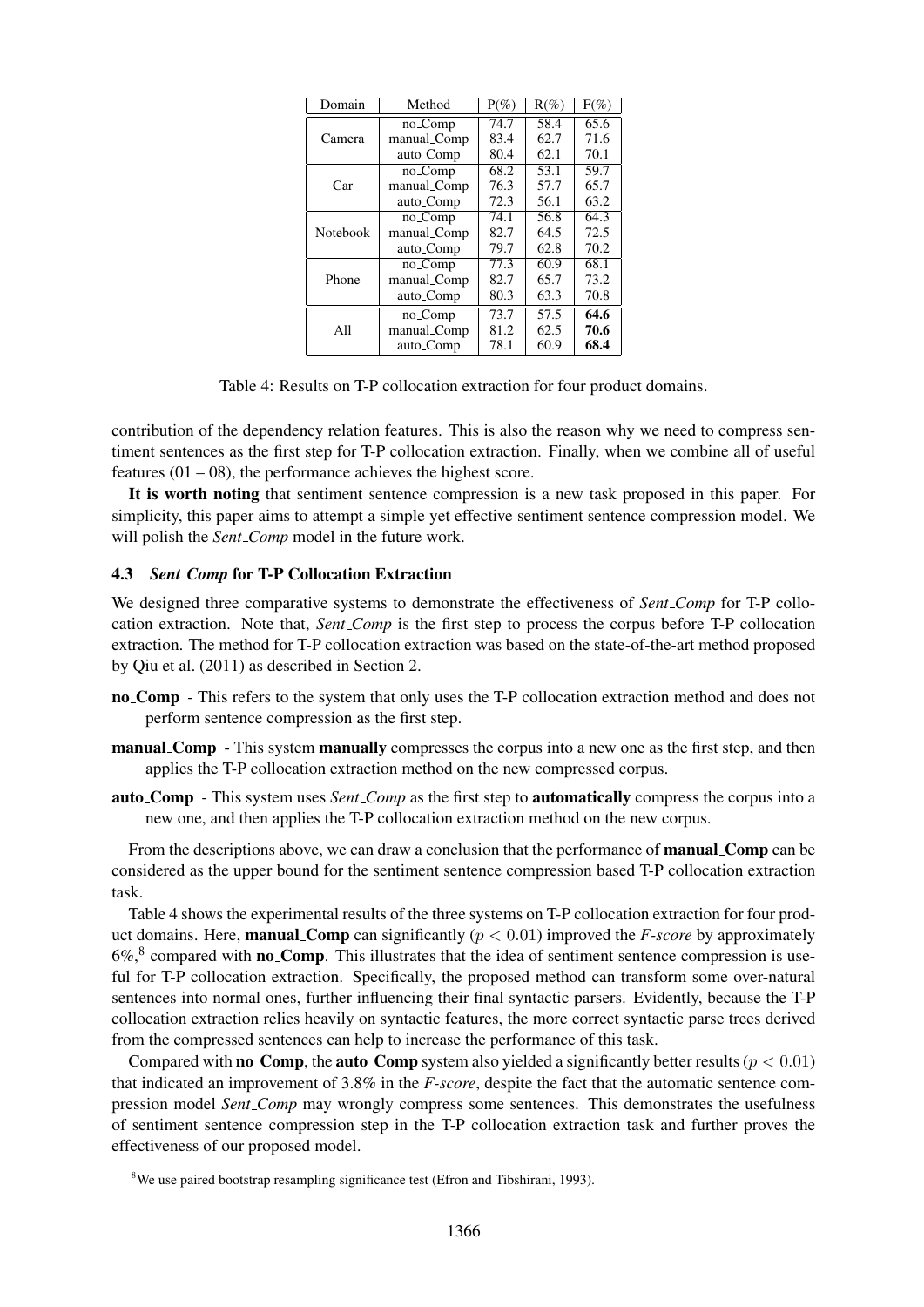Moreover, we can observe that the idea of sentence compression and our *Sent Comp* are useful for all the four product domains on T-P collocation extraction task, indicating that *Sent Comp* is domain adaptive. However, we can find a small gap between auto Comp and manual Comp, which indicates that the *Sent Comp* model can still be improved further. In the future, we will explore more effective sentence compression algorithms to bridge the gap between the two systems.

# 5 Related Works

### 5.1 Sentiment Analysis

T-P collocation extraction is a basic task in sentiment analysis. In order to solve this task, most methods focused on identifying relationships between targets and polarity words. In early studies, researchers recognized the target first, and then chose its polarity word within a window of size *k* (Hu and Liu, 2004). However, considering that this kind of method is too heuristic, the performance proved to be very limited. To tackle this problem, many researchers found syntactic patterns that can better describe the relationships between targets and polarity words. For example, Bloom et al. (2007) constructed a linkage specification lexicon containing 31 patterns, while Qiu et al. (2011) proposed a double propagation method that introduced eight heuristic syntactic patterns to extract the collocations. Xu et al. (2013) used the syntactic patterns to extract the collocation candidates in their two-stage framework.

Based on the above, we can conclude that syntactic features are very important for T-P collocation extraction. However, the "naturalness" problem can still seriously affect the performance of syntactic parser. Once our sentiment sentence compression method can improve the quality of parsing, the performance of T-P collocation extraction task can be improved as well. Note that, to date, there is no previous work using a sentence compression model to improve this task.

### 5.2 Sentence Compression

Sentence compression is a paraphrasing task aimed at generating sentences shorter than the given ones, while preserving the essential content (Jing, 2000). There are many applications that can benefit from a robust compression system, such as summarization systems (Li et al., 2013), semantic role labeling (Vickrey and Koller, 2008), relation extraction (Miwa et al., 2010) and so on.

Commonly used to compress sentences, tree-based approaches (Knight and Marcu, 2002; Turner and Charniak, 2005; Galley and McKeown, 2007; Cohn and Lapata, 2009; Galanis and Androutsopoulos, 2010; Woodsend and Lapata, 2011; Thadani and McKeown, 2013) compress a sentence by editing the syntactic tree of the original sentence. However, the automatic parsing results may not be correct; thus, the compressed tree (after removing constituents from a bad parse) may not produce a good compressed sentence. McDonald (2006), Nomoto (2007), and Clarke and Lapata (2008) tried to solve the problem by using discriminative models.

Aside from above *extractive* sentence compression approaches, there is another research line, namely, *abstractive* approach, which compresses an original sentence by reordering, substituting, and inserting, as well as removing (Cohn and Lapata, 2013). This method needs more resource and is more complicated. Therefore, in this paper, we only focus on *extractive* approach.

At present, the current sentence compression methods all focus on formal sentences, and few methods are being proposed to study sentiment sentences. As discussed in the above sections, the current compression models cannot be directly utilized to T-P collocation extraction owing to the specificity of sentiment sentences. Therefore, a new compression model for sentiment sentences should be established.

# 6 Conclusion and Future Work

In this work, we presented a framework that adopted a CRF based sentiment sentence compression model *Sent Comp*, as a preprocessing step, to improve the T-P collocation extraction task. Different from the existing sentence compression models used for formal sentences, *Sent Comp* incorporated some sentiment-related features to retain the sentiment information. Experimental results showed that the system with the sentence compression step performed better than that without this step, thus demonstrating the effectiveness of the framework and the compression model *Sent Comp*.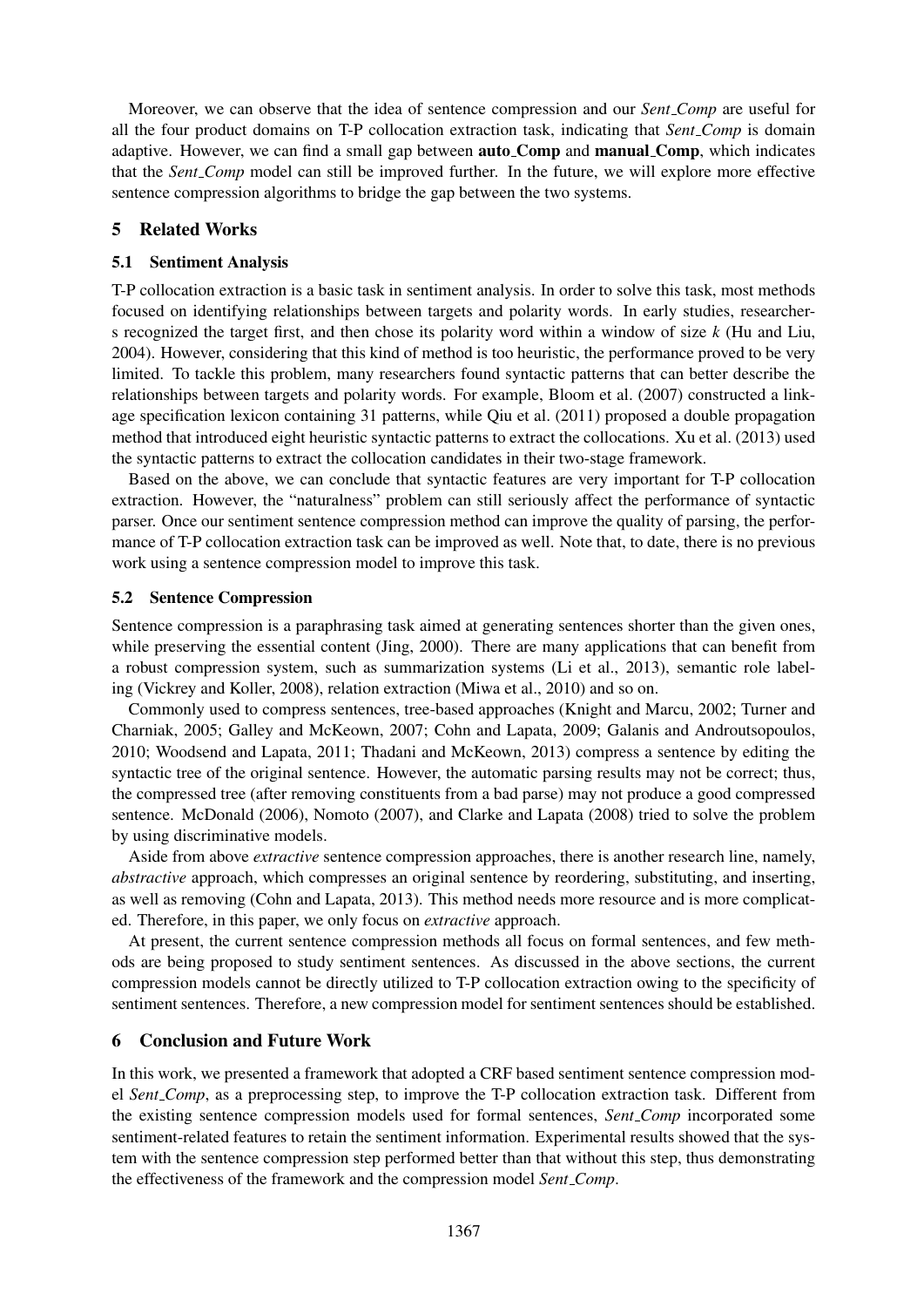Generally, the idea of this framework maybe useful for many sentiment analysis tasks that rely heavily on syntactic results. Thus in the future, we will try to apply the *Sent Comp* model for these tasks. Besides, the simplicity and effectiveness of this framework motivates us to pursue the study further. For example, we will polish the *Sent Comp* model by exploring more sentiment-related features and exploring other types of compression models.

### Acknowledgments

We thank the anonymous reviewers for their helpful comments. This work was supported by National Natural Science Foundation of China (NSFC) via grant 61300113, 61133012 and 61273321, the Ministry of Education Research of Social Sciences Youth funded projects via grant 12YJCZH304, the Fundamental Research Funds for the Central Universities via grant No.HIT.NSRIF.2013090 and IBM Research-China Joint Research Project.

# References

- Ahmed Abbasi, Hsinchun Chen, and Arab Salem. 2008. Sentiment analysis in multiple languages: Feature selection for opinion classification in web forums. *ACM Trans. Inf. Syst.*, 26(3):12:1–12:34, June.
- Kenneth Bloom, Navendu Garg, and Shlomo Argamon. 2007. Extracting appraisal expressions. In *HLT-NAACL 2007*, pages 308–315.
- Peter F. Brown, Peter V. deSouza, Robert L. Mercer, Vincent J. Della Pietra, and Jenifer C. Lai. 1992. Class-based n-gram models of natural language. *Comput. Linguist.*, 18(4):467–479, December.
- Wanxiang Che, Zhenghua Li, and Ting Liu. 2010. Ltp: A chinese language technology platform. In *Coling 2010: Demonstrations*, pages 13–16, Beijing, China, August. Coling 2010 Organizing Committee.
- Wanxiang Che, Mengqiu Wang, Christopher D. Manning, and Ting Liu. 2013. Named entity recognition with bilingual constraints. In *Proceedings of the 2013 Conference of the North American Chapter of the Association for Computational Linguistics: Human Language Technologies*, pages 52–62, Atlanta, Georgia, June. Association for Computational Linguistics.
- James Clarke and Mirella Lapata. 2008. Global inference for sentence compression: An integer linear programming approach. *J. Artif. Intell. Res. (JAIR)*, 31:399–429.
- Jacob Cohen. 1960. A coefficient of agreement for nominal scales. *Educational and Psychological Measurement*,  $20(1):37 - 46.$
- Trevor Cohn and Mirella Lapata. 2009. Sentence compression as tree transduction. *Journal of Artificial Intelligence Research*, 34:637–674.
- Trevor Cohn and Mirella Lapata. 2013. An abstractive approach to sentence compression. *ACM Transactions on Intelligent Systems and Technology*, 4(3):1–35.
- Adnan Duric and Fei Song. 2012. Feature selection for sentiment analysis based on content and syntax models. *Decis. Support Syst.*, 53(4):704–711, November.
- B. Efron and R. J. Tibshirani. 1993. *An Introduction to the Bootstrap*. Chapman & Hall, New York.
- Jenny Rose Finkel, Alex Kleeman, and Christopher D. Manning. 2008. Efficient, feature-based, conditional random field parsing. In *Proceedings of ACL-08: HLT*, pages 959–967, Columbus, Ohio, June. Association for Computational Linguistics.
- Dimitrios Galanis and Ion Androutsopoulos. 2010. An extractive supervised two-stage method for sentence compression. In *Human Language Technologies: The 2010 Annual Conference of the North American Chapter of the Association for Computational Linguistics*, pages 885–893, Los Angeles, California, June. Association for Computational Linguistics.
- Michel Galley and Kathleen McKeown. 2007. Lexicalized Markov grammars for sentence compression. In *Human Language Technologies 2007: The Conference of the North American Chapter of the Association for Computational Linguistics; Proceedings of the Main Conference*, pages 180–187, Rochester, New York, April. Association for Computational Linguistics.